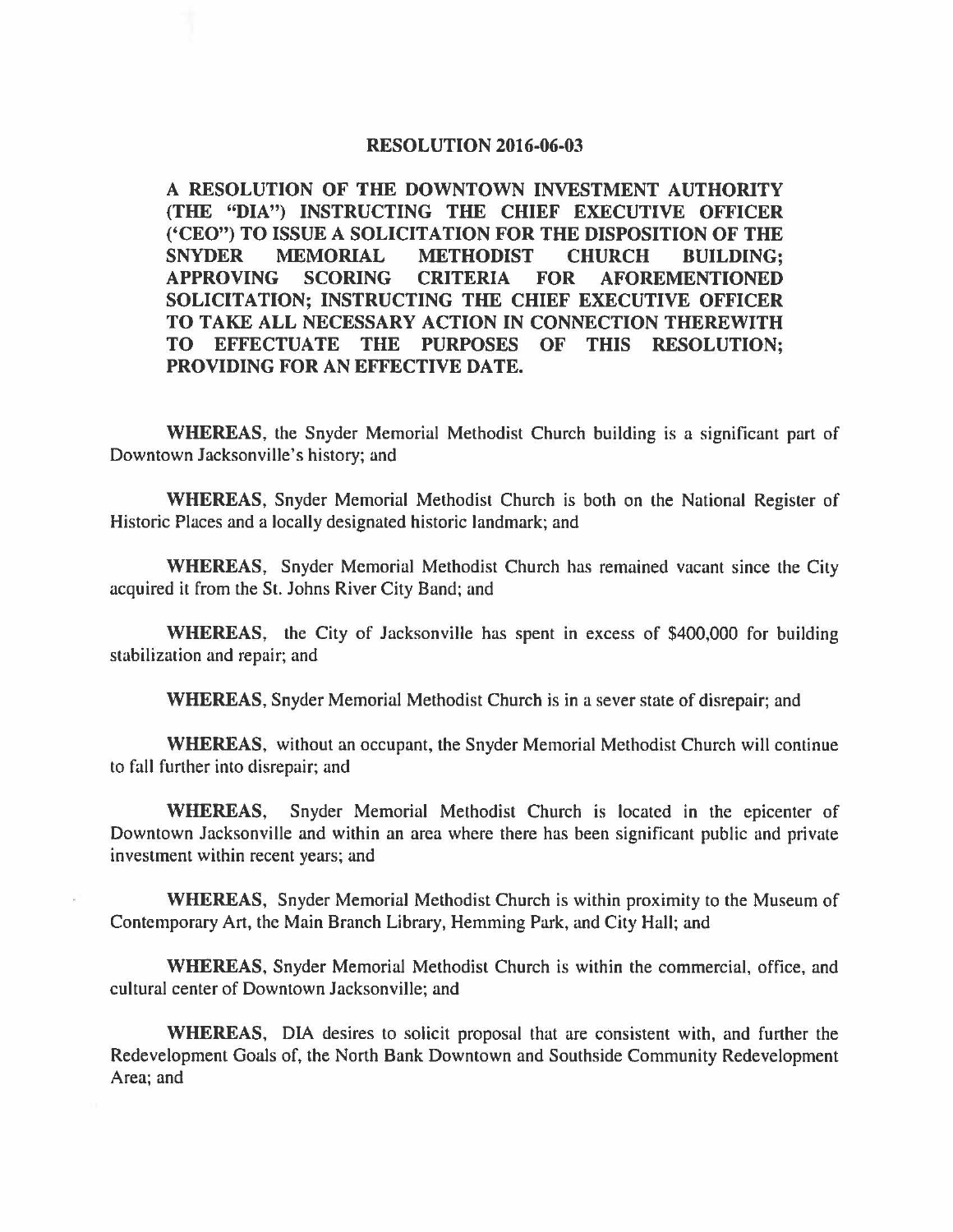## RESOLUTION 2016-06-03 PAGE2

**WHEREAS,** DIA is the designated Community Redevelopment Agency for the North Bank Downtown and Southside Community Redevelopment Area, to which a Community Redevelopment Plan was adopted by Ordinance 2014-0560, NOW THEREFORE

**BE IT RESOLVED, by the Downtown Investment Authority:** 

**Section 1.** The DIA finds that the recitals set forth above are true and correct and are incorporated herein by this reference.

**Section 2.** The DIA approves the following scoring criteria for incorporation into a Solicitation for Disposition of Snyder Memorial Methodist Church:

Renovation: Proposals will be graded on the respondent's capacity to renovate the building in a manner consistent with local, state and national historic standards. Capacity is to be construed to mean respondent has, or will employ or partner with a person or entity with expertise and previous experience in successfully renovating historic building(s) of similar size or scale. **[20 Points]** 

Impact Analysis: Proposals will be graded on street-level activation, compatibility with adjacent City assets (e.g. Museum of Contemporary Art, Main Branch Library, Hemming Park), businesses, and residents. **(15 Points]** 

Consistency with the CRA Plan: Projects will be graded on consistency with the CRA Plan, with particular emphasis on relevant Redevelopment Goals and their respective Strategic Objectives. **[15 Points]** 

Business Plan / Pro Forma (Including Construction Schedule): Financial capacity, including but not necessary limited to, equity investment, working capital, financing, etc. **[25 Points]** 

Terms: Proposals will be graded on such factors as value of improvements, lease or purchase terms, etc., and other factors that demonstrate a return on investment for DIA and the City. **[25 Points]** 

**Section 3.** The DIA instructs the Chief Executive Officer of the Downtown Investment Authority to take all necessary action necessary to effectuate the Solicitation of Disposition for the Snyder Memorial Methodist Chuch.

**Section 4.** This Resolution, 2016-06-03, Shall become effective on the date it is signed by the Chair of the DIA Board.